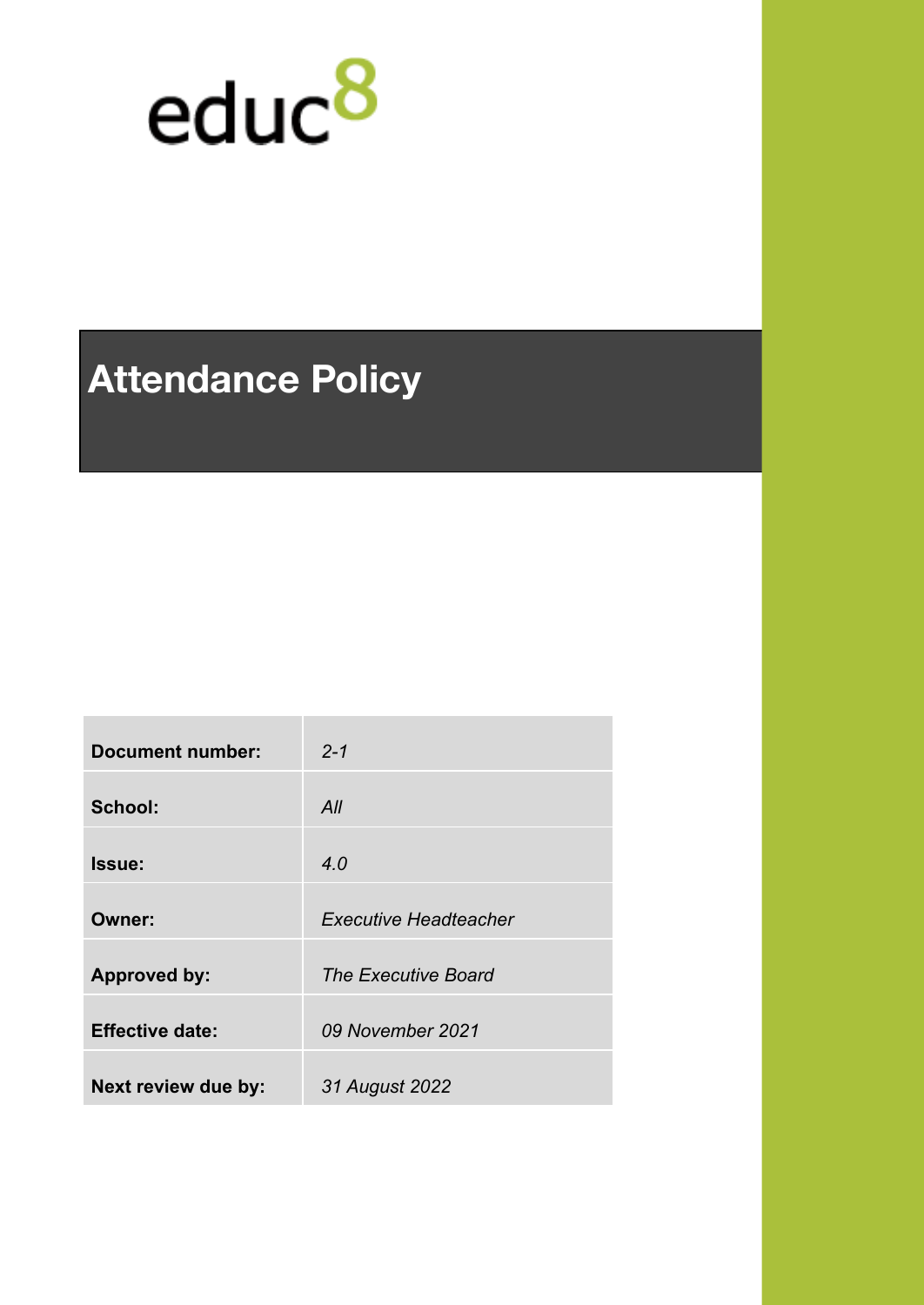| <b>Sub-policy</b>                  | Document #: | <b>Issue:</b>      |
|------------------------------------|-------------|--------------------|
| <b>ISO 9001 - Educ8</b>            | $2 - 1$     | 4.0                |
| Title:<br><b>Attendance Policy</b> |             | Page #:<br>2 of 13 |

# <span id="page-1-0"></span>**1. Contents**

| <b>Contents</b>                                                 | $\overline{2}$          |
|-----------------------------------------------------------------|-------------------------|
| <b>Issue and Revision History</b>                               | 3                       |
| <b>Summary</b>                                                  | $\overline{\mathbf{4}}$ |
| <b>Document Release</b>                                         | $\overline{\mathbf{4}}$ |
| <b>Purpose</b>                                                  | 5                       |
| <b>Scope</b>                                                    | 5                       |
| <b>Definitions and Acronyms</b>                                 | 6                       |
| <b>Procedure</b>                                                | 6                       |
| 8.1 Attendance Policy                                           | 6                       |
| 8.1.1 Arrival & Registration                                    | $\overline{7}$          |
| 8.1.2 Non-attendance                                            | $\overline{7}$          |
| 8.1.2.1 Unexplained Absence                                     | $\overline{7}$          |
| 8.1.2.2 Authorised Absence                                      | 8                       |
| 8.1.2.3 Late                                                    | 8                       |
| 8.1.3 Departure & Collection                                    | 8                       |
| 8.1.3.1 Non-collection                                          | $9\,$                   |
| 8.2 Missing Learner                                             | 9                       |
| <b>Metrics</b>                                                  | 10                      |
| <b>Quality Records</b>                                          | 10                      |
| Form(s)/Template(s)                                             | 10                      |
| <b>Appendix A - Children Missing from Education</b>             | 12                      |
| <b>Appendix B - Attendance Policy for Alternative Education</b> | 13                      |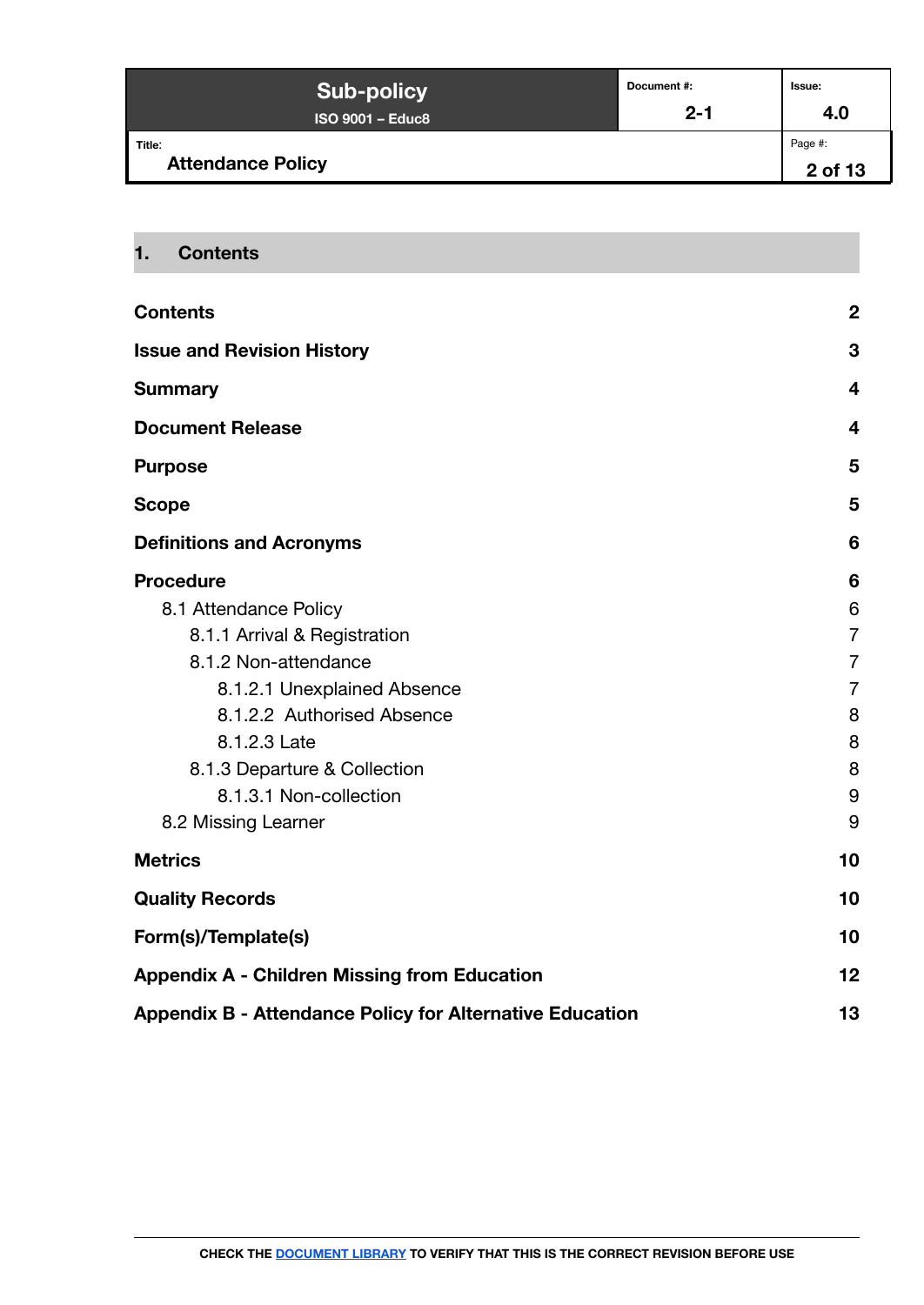| <b>Sub-policy</b>                  | Document#: | Issue:             |
|------------------------------------|------------|--------------------|
| <b>ISO 9001 - Educ8</b>            | $2 - 1$    | 4.0                |
| Title:<br><b>Attendance Policy</b> |            | Page #:<br>3 of 13 |

# <span id="page-2-0"></span>**2. Issue and Revision History**

| <b>Issue</b> | <b>Description</b>                                                                                                                                                                                                                                                                                                                                                    | <b>Author</b>           | <b>Effective</b><br><b>Date</b> |
|--------------|-----------------------------------------------------------------------------------------------------------------------------------------------------------------------------------------------------------------------------------------------------------------------------------------------------------------------------------------------------------------------|-------------------------|---------------------------------|
| 1.0          | <b>Initial Release</b>                                                                                                                                                                                                                                                                                                                                                | Jevon Payne             | 02/09/09                        |
| 1.1          | <b>Annual Review</b>                                                                                                                                                                                                                                                                                                                                                  | Jevon Payne             | 02/10/10                        |
| 1.2          | <b>Annual Review</b>                                                                                                                                                                                                                                                                                                                                                  | Jevon Payne             | 06/10/11                        |
| 1.3          | <b>Annual Review</b>                                                                                                                                                                                                                                                                                                                                                  | Jevon Payne             | 08/10/12                        |
| 2.0          | <b>Annual Review</b><br>Rewrite with amalgamation of Collection and<br>Non-collection of Young People. Also with the<br>addition of an attendance section.<br>Revised document structure removing<br>'Reference Documents', added 'Summary'<br>section, added 'Document Release', added<br>'Next Review Date', updated 'Scope', updated<br>'Definitions and Acronyms' | T. Warner / J.<br>Payne | 26/08/13                        |
| 2.1          | <b>Annual Review</b>                                                                                                                                                                                                                                                                                                                                                  | Debbie Payne            | 29/09/16                        |
| 2.2          | <b>Annual Review</b>                                                                                                                                                                                                                                                                                                                                                  | Debbie Payne            | 29/09/17                        |
| 3.1          | <b>Annual Review</b><br>Title change from 'Arrival Departure & Missing<br>Person'<br>Forms update<br><b>Addition of Appendices</b>                                                                                                                                                                                                                                    | Debbie Payne            | 13/09/19                        |
| 3.2          | Update to 7.1.2.1 & Appendix A re<br>Unauthorised Absence and the inclusion of<br><b>T0052SA Non Attendance Letter</b>                                                                                                                                                                                                                                                | Debbie Payne            | 01/11/19                        |
| 4.0          | <b>Annual Review</b><br>Reduction of late time to 15 mins<br>Removal of learners being able to leave site at                                                                                                                                                                                                                                                          | <b>Scott Thornton</b>   | 09/11/21                        |
|              | lunch independantly                                                                                                                                                                                                                                                                                                                                                   |                         |                                 |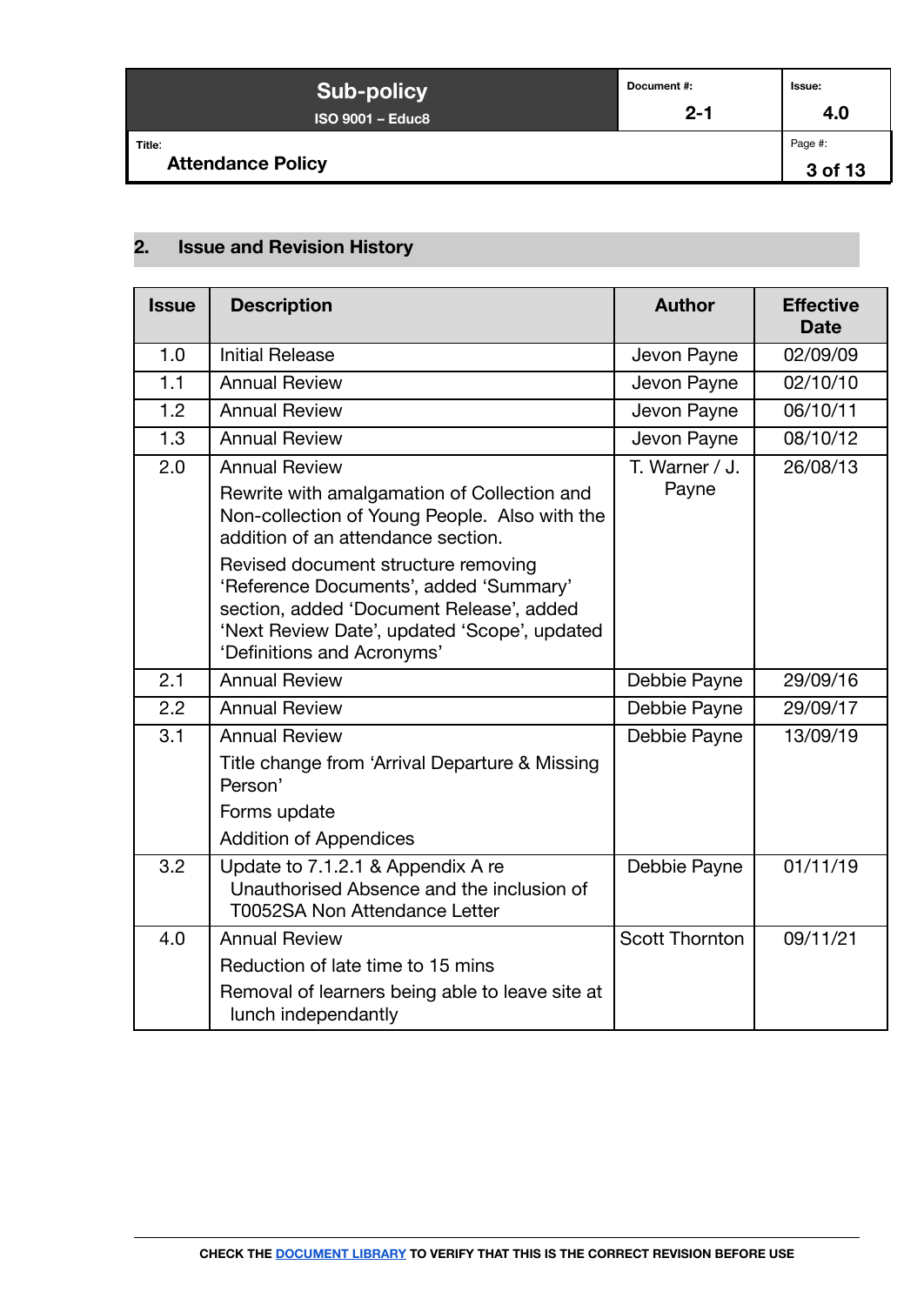| <b>Sub-policy</b>                  | Document #: | lssue:             |
|------------------------------------|-------------|--------------------|
| <b>ISO 9001 - Educ8</b>            | $2 - 1$     | 4.0                |
| Title:<br><b>Attendance Policy</b> |             | Page #:<br>4 of 13 |

#### <span id="page-3-0"></span>**3. Summary**

Educ8 believe that good attendance is an important part of every learners development and education, as well as, safeguarding them within our provision.

Staff and visitors must sign in upon arrival using a 'Staff & Visitors' book available at each site. All learners must be registered on arrival using CLM by 10:15am

Appropriate marks should be recorded to signify:

- Present
- Unexplained Absence (see 8.1.2.1)
- Authorised Absence (see 8.1.2.2)
- Late (see 8.1.2.3)

It is the responsibility of the Learners parent/guardian and/or host school to notify the Head of School of non-attendance prior to the start of the session.

Where prior notification has not been gained the Learner will be recorded as ABSENT and treated as a Child Missing from Education (see Appendix A). For a learner to be marked as 'Late' they must have arrived 15 minutes, or more, after the start time of the session. Whilst a school does not have an appropriately trained person to access the CLM system it will be necessary to manually send them registers (see **[WI0026QT Sending Attendance to](https://docs.google.com/document/d/1wv4-YDN5rHv4eOMPak-c7ouTU9K5VXDLb3q_7JiFAmc/edit) Schools using [CLM](https://docs.google.com/document/d/1wv4-YDN5rHv4eOMPak-c7ouTU9K5VXDLb3q_7JiFAmc/edit)**)

Learners cannot depart from the session until the finish time and only with the express permission of the Head of School. If a Learner has been registered into the session and then at some later point, leaves the session without having properly departed the session with the consent of the Head of School they will be classed as a 'Missing Learner'. The Head of School must be notified and then instigate a thorough search of the school site in order to rule out the Learner being on-site but out of sight. If the Learner remains unfound then the Head of School must make contact with the Learners parents/guardians and emergency contacts immediately. The group DSL must also be notified at this stage. If, after one hour, confirmation from the Learners parents/guardians, has not been received, with regards the Learners location, the Head of School must in collaboration with parents/guardians, notify the police.

An **[F0034SA Incident Report Form \(Alt Ed\)](https://form.jotformeu.com/91903780331354)** must be completed (treating it as 'Major'; if the Learner is found then the report will be downgraded to 'Minor').

#### <span id="page-3-1"></span>**4. Document Release**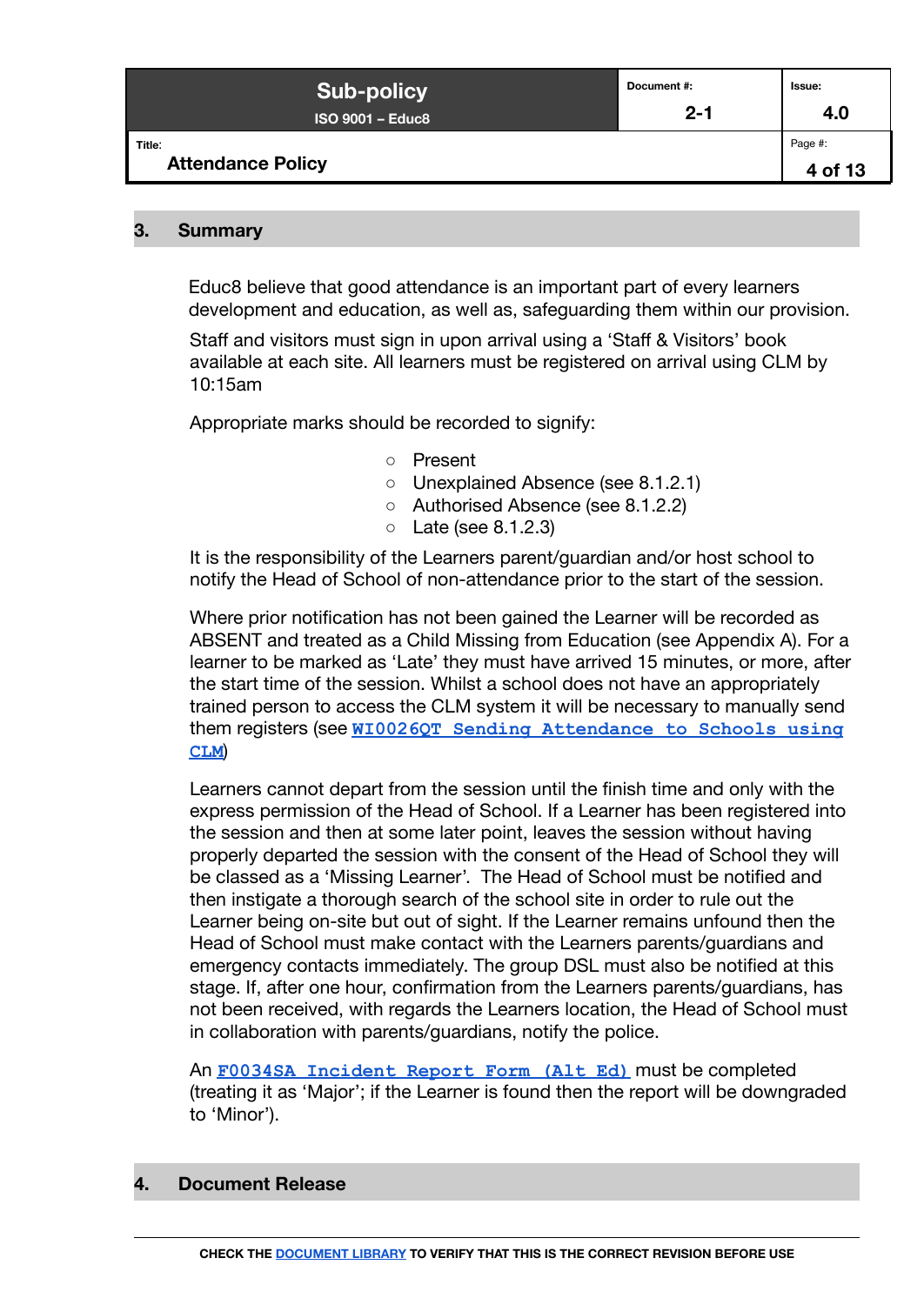| <b>Sub-policy</b>                  | Document#: | <b>Issue:</b>      |
|------------------------------------|------------|--------------------|
| <b>ISO 9001 - Educ8</b>            | $2 - 1$    | 4.0                |
| Title:<br><b>Attendance Policy</b> |            | Page #:<br>5 of 13 |

This document has been reviewed in accordance with the Educ8 Quality System and the requirements of this policy/procedure. Staff have been made aware of its issue, including any updates/amendments to its contents and where necessary appropriate training has been provided to those staff.

Where policies are available for download online, the previous version is removed and this new version replaces it.

The release of this document is indicated by the effective date.

#### <span id="page-4-0"></span>**5. Purpose**

To provide all staff with a structured and safe procedure for managing the arrival and departure of Learners (or those deemed Children Missing from Education), and providing clear procedures for actions to take when an Learner does not arrive despite being scheduled to arrive, departs without following the correct procedures, or is deemed Children Missing from Education (see Appendix A).

The policy is intended to encompass the following school regulation:

- The Education (Pupil Registration) (England) (Amendment) Regulations 2016
- The Education Act 2002
- KCSIE Sept 2021
- Children Missing in Education Guidance for Local Authorities Sept 2016
- Parental responsibility measures for school attendance and behaviour Jan 2015

#### <span id="page-4-1"></span>**6. Scope**

This policy/procedure applies to all Educ8 schools and applies to all employees, new recruits, apprentices, work experience students, volunteers, learners and visitors.

This policy does not cover customer specified procedures or policies where specific service level agreements provide alternative arrangements.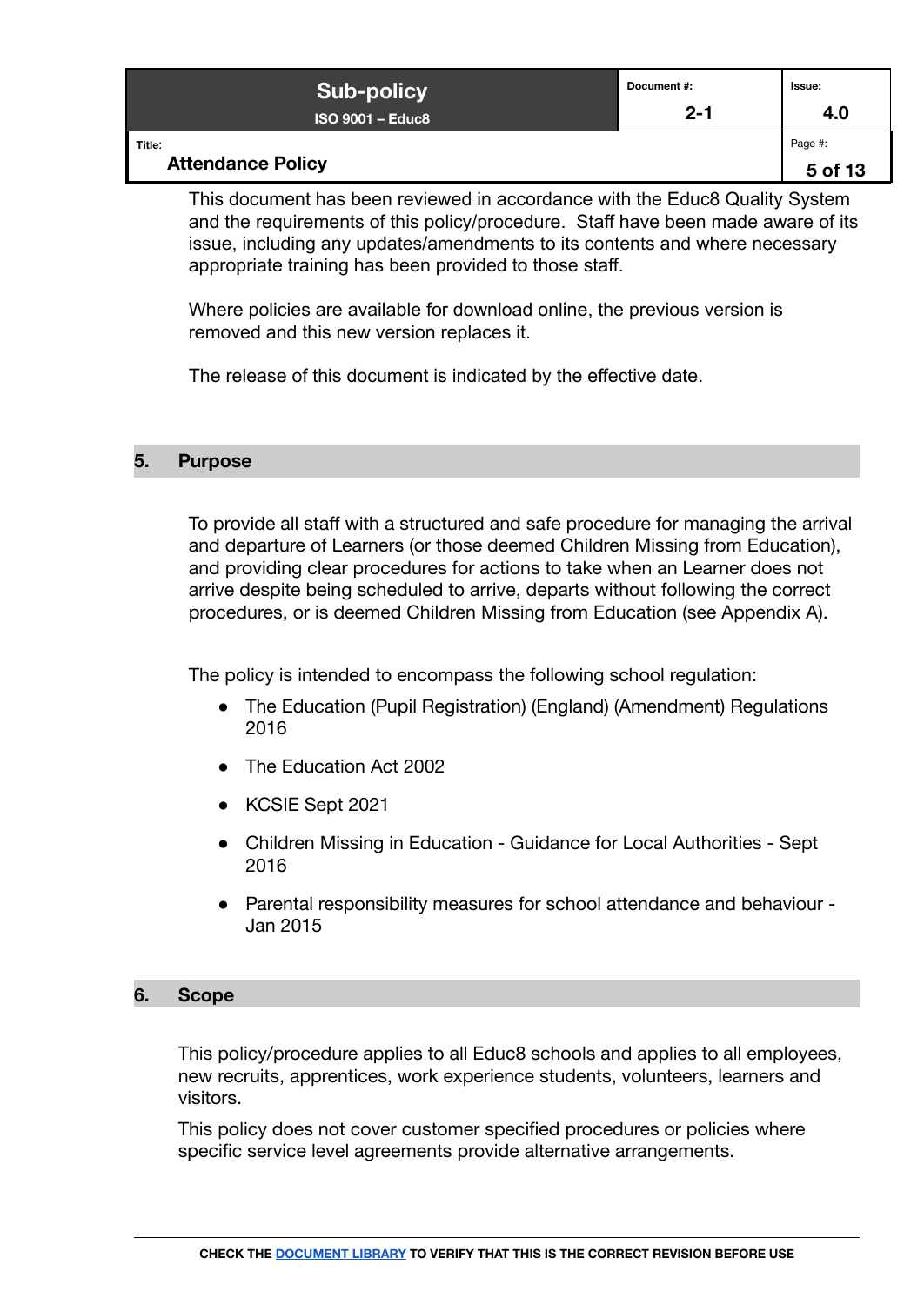| <b>Sub-policy</b>                  | Document#: | Issue:             |
|------------------------------------|------------|--------------------|
| <b>ISO 9001 - Educ8</b>            | $2 - 1$    | 4.0                |
| Title:<br><b>Attendance Policy</b> |            | Page #:<br>6 of 13 |

## <span id="page-5-0"></span>**7. Definitions and Acronyms**

| Incident              | Any accident, cause of injury (ie. head injury or<br>fracture), child protection/safeguarding<br>allegation/event, or any other event that was failed to<br>be controlled using risk reduction controls. |
|-----------------------|----------------------------------------------------------------------------------------------------------------------------------------------------------------------------------------------------------|
| Learners              | All students, participants and users of Educ8 learning<br>programmes. Generally these are under 18 years of<br>age.                                                                                      |
| <b>CLM</b>            | Collaborative Learning Manager. A secure, online,<br>attendance and progress monitoring system.                                                                                                          |
| <b>DSL</b>            | Designated Safeguarding Lead                                                                                                                                                                             |
| <b>LADO</b>           | <b>Local Authority Designated Officer</b>                                                                                                                                                                |
| <b>LSCP</b>           | Local Safeguarding Children Partnership                                                                                                                                                                  |
| <b>Head of School</b> | Tutor or Instructor with management responsibility for<br>the group/session.                                                                                                                             |

### <span id="page-5-2"></span><span id="page-5-1"></span>**8. Procedure**

#### 8.1 Attendance Policy

Educ8 believe that good attendance is an important part of every learners development and education, as well as, safeguarding them within our provision. Regular daily attendance at school is important for all children and young people to succeed in education and to ensure they don't fall behind both socially and developmentally, school participation maximises life opportunities for children and young people by providing them with education and support networks.

We promote regular attendance supporting children to develop important skills, knowledge and values that set them up for further learning and participation in their community, we believe this helps them to make the most of life opportunities and maximise their educational achievement.

- Further information concerning 'Children Missing from Education' and the impact this can have on a child's development can be found in Appendix A.
- Specific policy information relating to Secondary Education is provided in Appendix B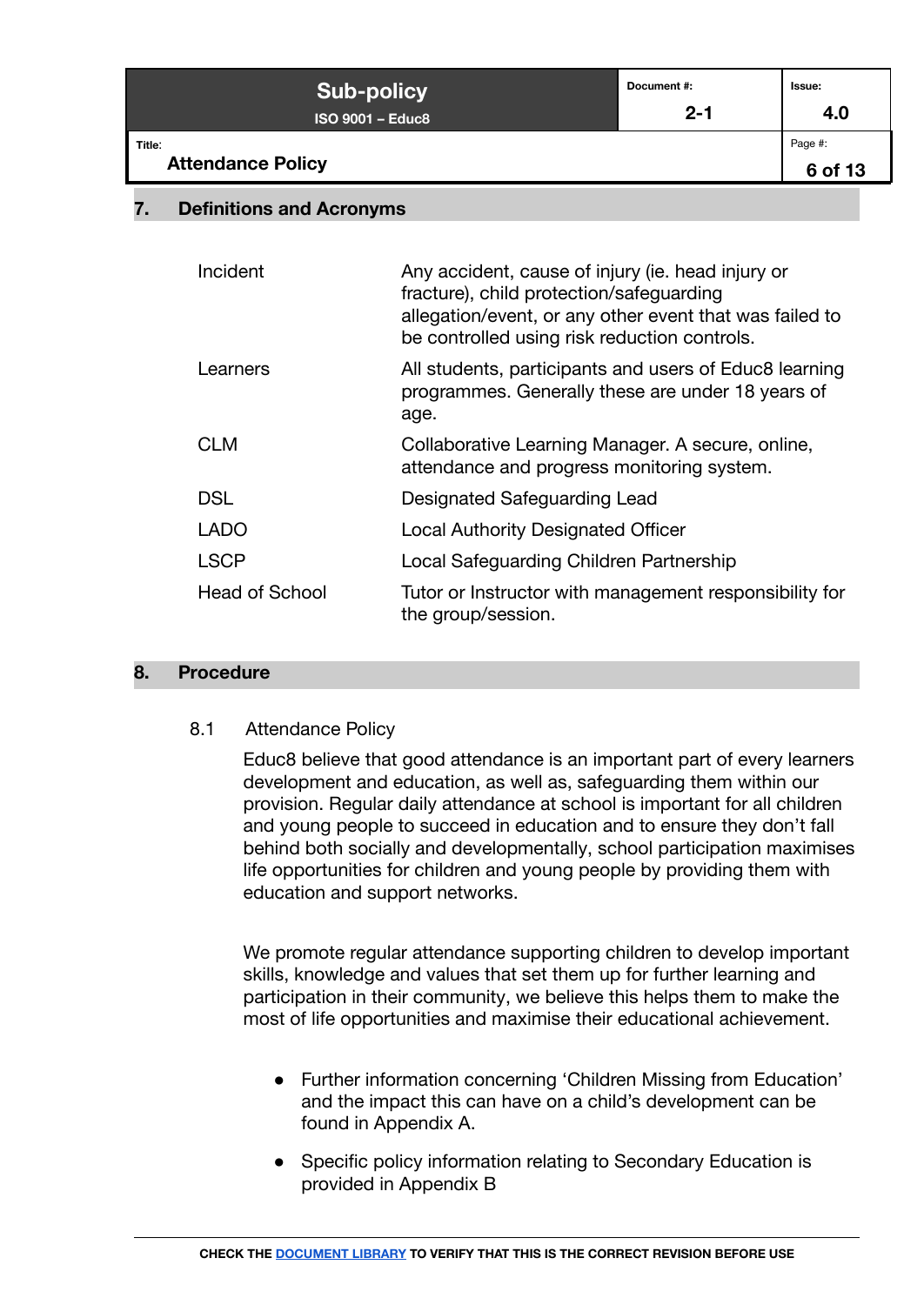| <b>Sub-policy</b>                  | Document #: | Issue:             |
|------------------------------------|-------------|--------------------|
| <b>ISO 9001 - Educ8</b>            | $2 - 1$     | 4.0                |
| Title:<br><b>Attendance Policy</b> |             | Page #:<br>7 of 13 |

## <span id="page-6-0"></span>8.1.1 Arrival & Registration

- Staff and visitors must sign in upon arrival using a 'Staff & Visitors' book available at each site.
- All learners must be registered on arrival using CLM; this should be completed by 10:15am
- Appropriate marks should be recorded to signify:
	- Present
	- Unexplained Absence (see 8.1.2.1)
	- Authorised Absence (see 8.1.2.2)
	- Late (see 8.1.2.3)

Attendance must be recorded on CLM at the beginning of the AM session and PM session.

CLM is designed for school users to access the system remotely and be able to view attendance and progress data. In order for this to happen the school has to nominate a responsible person and this person has to be provided with a login and some training from CLM. This person may be an attendance officer or someone with responsibility for the welfare of the learners referred to us.

Whilst a school does not have an appropriately trained person to access the system it will be necessary to manually send them registers (see **[WI0026QT Sending Attendance to Schools](https://docs.google.com/document/d/1wv4-YDN5rHv4eOMPak-c7ouTU9K5VXDLb3q_7JiFAmc/edit) [using CLM](https://docs.google.com/document/d/1wv4-YDN5rHv4eOMPak-c7ouTU9K5VXDLb3q_7JiFAmc/edit)**)

### <span id="page-6-2"></span><span id="page-6-1"></span>8.1.2 Non-attendance

It is the responsibility of the Learners parent/guardian and/or host school to notify the Head of School of non-attendance prior to the start of the session.

8.1.2.1 Unexplained Absence

Where prior notification has not been gained the Learner will be recorded as ABSENT and treated as a Child Missing from Education (see Appendix A)

In these circumstances it is the Head of Schools responsibility to follow up by contacting parents/guardians, and/or the host school. Contact attempts and outcomes must be recorded in the attendance notes and if relevant an **[F0034SA Incident Report Form \(Alt Ed\)](https://form.jotformeu.com/91903780331354)**.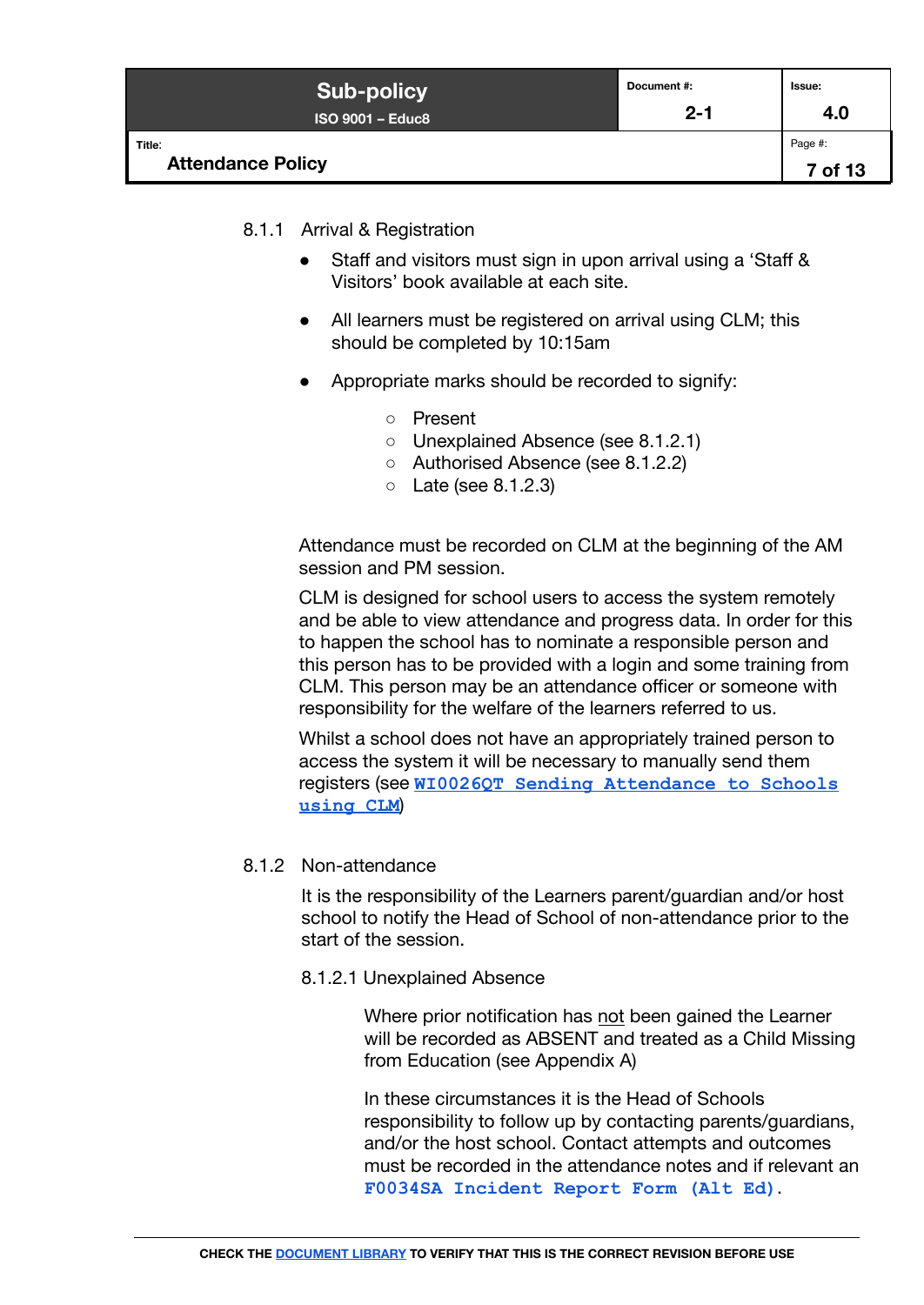| <b>Sub-policy</b>                  | Document#: | Issue:             |
|------------------------------------|------------|--------------------|
| <b>ISO 9001 - Educ8</b>            | $2 - 1$    | 4.0                |
| Title:<br><b>Attendance Policy</b> |            | Page #:<br>8 of 13 |

It is not acceptable to use information supplied by another learner as a valid reason for their peers non-attendance.

If a learner is missing for 3 consecutive sessions (unauthorised absence) we will write to the parent/guardian (using **[T0052SA Non Attendance Letter](https://docs.google.com/document/d/1D3xHUiYxClpntWpxU5qPNAvGV47kPKJZSsGLyDCSw-M/edit)**) and copy the referral contact from the learners host school in.

Where applicable the disciplinary process should be followed. See **[2-3 Behaviour Management](https://docs.google.com/document/d/1GeZccDQNv2Cnh19kuObfsseREYLRitiJISo1flObu8Q/edit)**

#### <span id="page-7-0"></span>8.1.2.2 Authorised Absence

The Head of School MUST obtain written evidence from a parent/guardian, a doctor's note, other written evidence (such as exam letter or court appointment documentation), that clearly shows the date of authorised absence. Verbal notification from the learners parents/guardians will suffice but MUST be recorded in the attendance notes with the name of the person providing the notification recorded.

If the Head of School questions the authenticity of a document it should be followed up and it's authenticity confirmed.

The attendance record must be updated with reference to the reason.

# <span id="page-7-1"></span>8.1.2.3 Late

For a learner to be marked as 'Late' they must have arrived 15 minutes, or more, after the start time of the session.

Persistent lateness should result in the disciplinary process being started (see **[2-3 Behaviour](https://docs.google.com/document/d/1GeZccDQNv2Cnh19kuObfsseREYLRitiJISo1flObu8Q/edit) [Management](https://docs.google.com/document/d/1GeZccDQNv2Cnh19kuObfsseREYLRitiJISo1flObu8Q/edit)**)

# <span id="page-7-2"></span>8.1.3 Departure & Collection

Learners cannot depart from the session until the finish time and only with the express permission of the Head of School.

Learners will not be allowed to leave until a parent/guardian has collected them, or they are collected by their nominated transportation, or they have signed permission (obtained via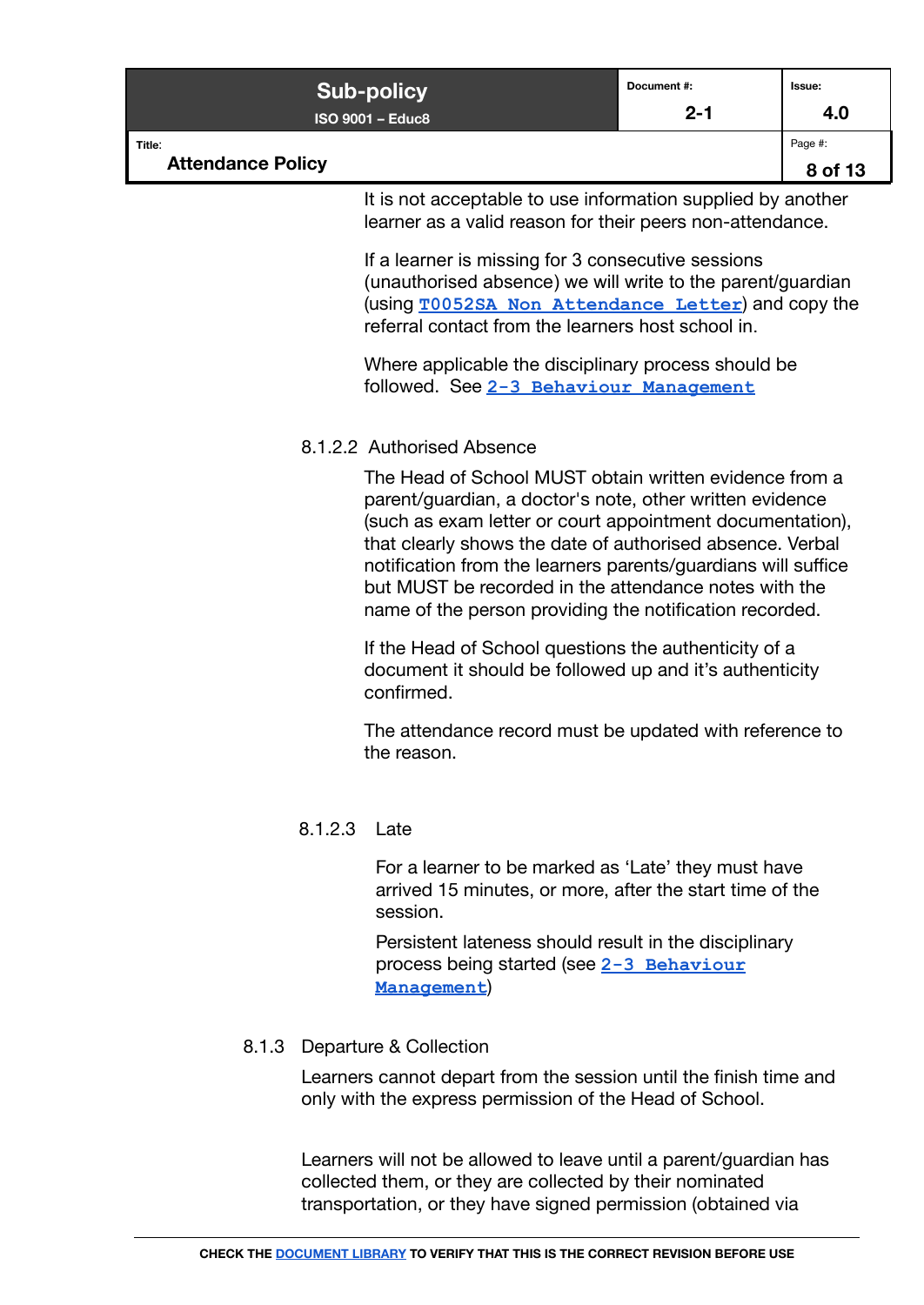| <b>Sub-policy</b>                  | Document #: | Issue:             |
|------------------------------------|-------------|--------------------|
| <b>ISO 9001 - Educ8</b>            | $2 - 1$     | 4.0                |
| Title:<br><b>Attendance Policy</b> |             | Page #:<br>9 of 13 |

**[F0036QT Referral Form \(Alt Ed\)](https://www.educ8group.com/refer-a-student)**) allowing them to leave on their own.

<span id="page-8-0"></span>Under NO CIRCUMSTANCES are Head of Schools permitted to alter day finish times unless with express permission of the Executive Headteacher.

#### 8.1.3.1 Non-collection

If a Learner, identified as being collected, is subsequently not collected 15 minutes following the end of the session, these actions must be taken:

- The Head of School must make contact with the Learners parents/guardians and emergency contacts immediately in an attempt to resolve the problem
- If after 60 minutes and the Head of School has failed to make contact with the Learners parents/guardians the Head of School will contact the group DSL.
- The group DSL will contact the LSCP and keep in liaison with the Head of School.
- The Head of School must supervise the Learner at all times

# <span id="page-8-1"></span>8.2 Missing Learner

- If a Learner has been registered into the session and then at some later point, leaves the session without having properly departed the session with the consent of the Head of School they will be classed as a 'Missing Learner'.
- The Head of School must be notified and then instigate a thorough search of the school site in order to rule out the Learner being on-site but out of sight.
- If the Learner remains unfound then the Head of School must make contact with the Learners parents/guardians and emergency contacts immediately. The group DSL must also be notified at this stage.
- If, after one hour, confirmation from the Learners parents/guardians, has not been received, with regards the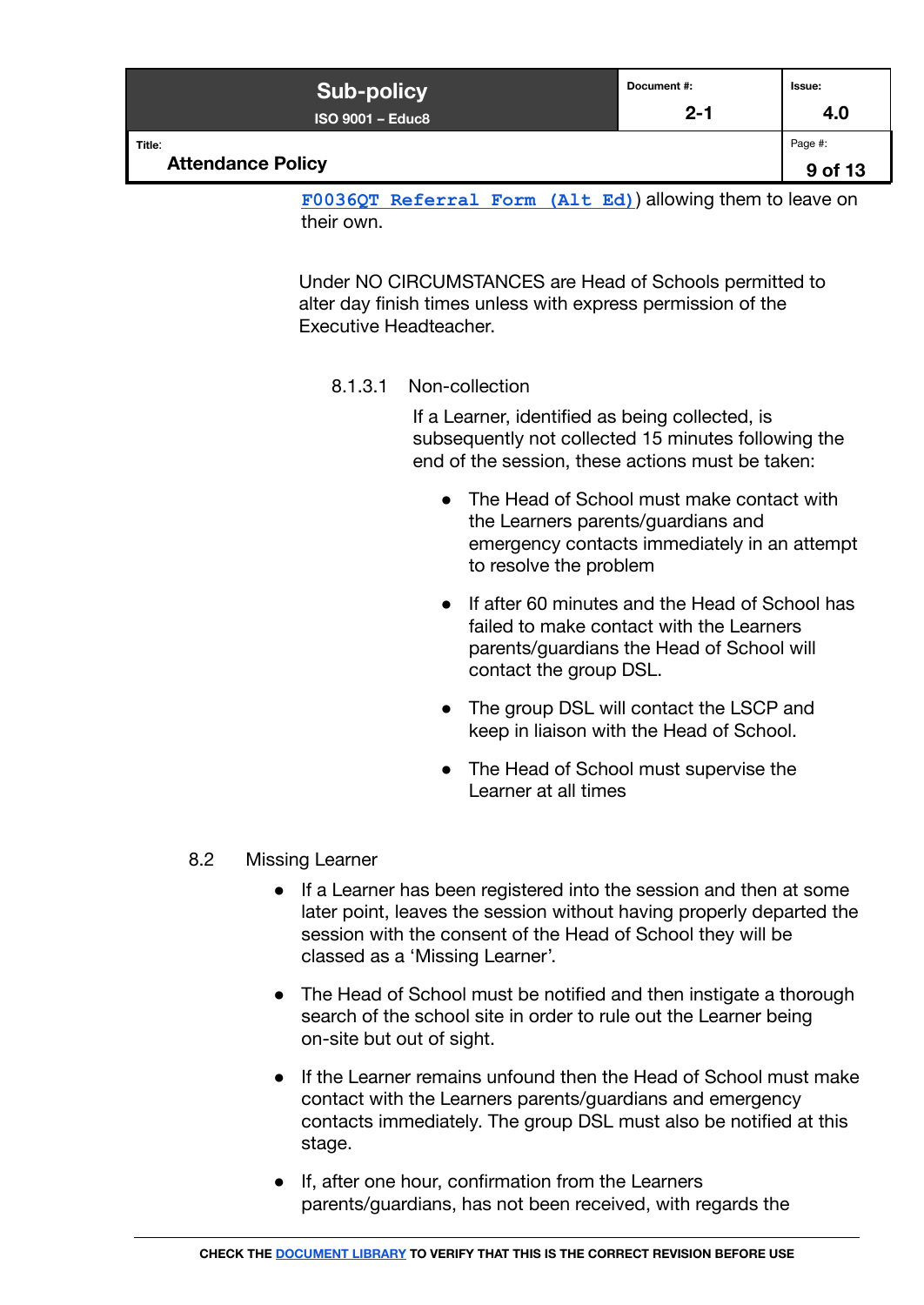| <b>Sub-policy</b>                  | Document#: | Issue:              |
|------------------------------------|------------|---------------------|
| <b>ISO 9001 - Educ8</b>            | $2 - 1$    | 4.0                 |
| Title:<br><b>Attendance Policy</b> |            | Page #:<br>10 of 13 |

Learners location, the Head of School must in collaboration with parents/guardians, notify the police.

- An **[F0034SA Incident Report Form \(Alt Ed\)](https://form.jotformeu.com/91903780331354)** must be completed (treating it as 'Major'; if the Learner is found then the report will be downgraded to 'Minor').
- If, after 24 hours, confirmation from the Learners parents/guardians, has not been received of the Learners location the DSL will then make contact with LADO

#### <span id="page-9-0"></span>**9. Metrics**

The following metrics are applicable to this procedure:

Attendance % Lateness % Authorised Absence % Unexplained Absence % No. of Missing Learners

This is monitored both half termly and annually.

#### <span id="page-9-1"></span>**10. Quality Records**

The following Quality Records shall be generated and managed:

| <b>Required Record</b>                  | <b>Custodian</b> |  |
|-----------------------------------------|------------------|--|
| Completed Incident Report Form (Alt Ed) | <b>HOS</b>       |  |
| Completed Referral Form (Alt Ed)        | <b>HOS</b>       |  |
| Completed Non Attendance Letters        | <b>HOS</b>       |  |

#### <span id="page-9-2"></span>**11. Form(s)/Template(s)**

The following forms/templates are applicable to this document:

| <b>Form/Template Number</b> | Title                                |
|-----------------------------|--------------------------------------|
| ' F0034SA                   | <b>Incident Report Form (Alt Ed)</b> |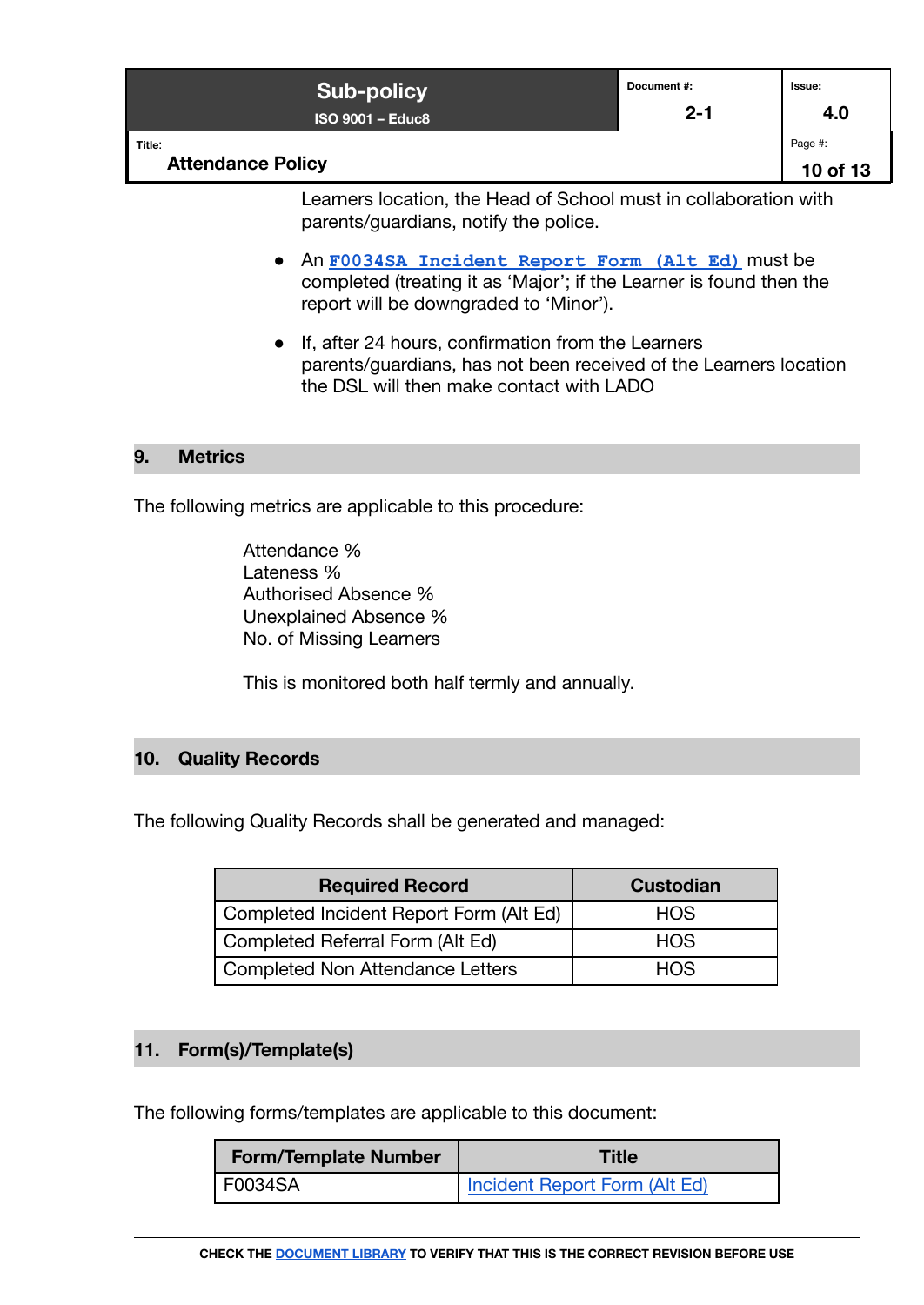|        | <b>Sub-policy</b><br><b>ISO 9001 - Educ8</b> |                               | Document #:<br>$2 - 1$ | Issue:<br>4.0       |
|--------|----------------------------------------------|-------------------------------|------------------------|---------------------|
| Title: | <b>Attendance Policy</b>                     |                               |                        | Page #:<br>11 of 13 |
|        | F0036QT                                      | <b>Referral Form (Alt Ed)</b> |                        |                     |
|        | T0052SA                                      | <b>Non Attendance Letter</b>  |                        |                     |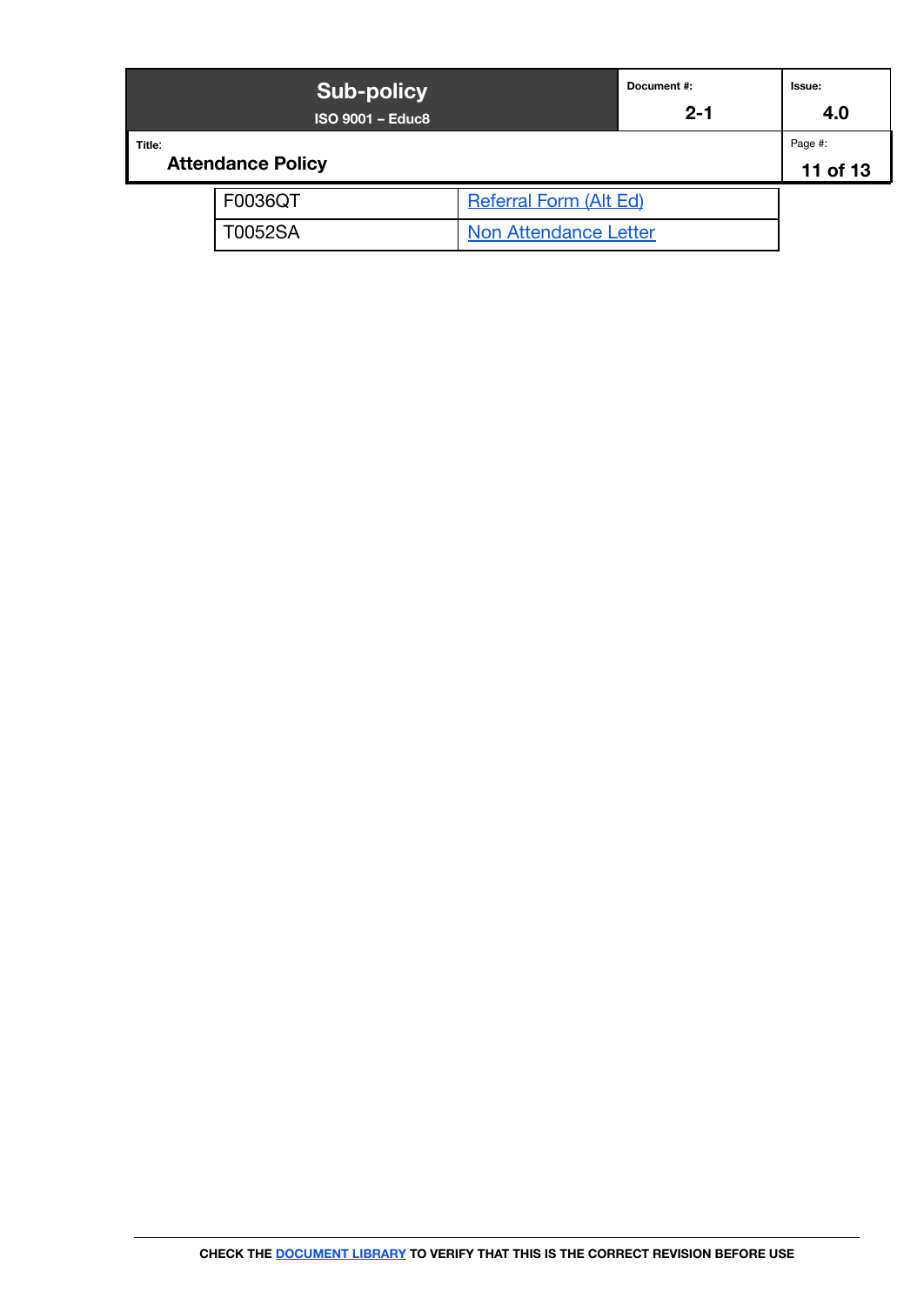| <b>Sub-policy</b>                  | Document #: | Issue:              |
|------------------------------------|-------------|---------------------|
| <b>ISO 9001 - Educ8</b>            | $2 - 1$     | 4.0                 |
| Title:<br><b>Attendance Policy</b> |             | Page #:<br>12 of 13 |

#### <span id="page-11-0"></span>**Appendix A - Children Missing from Education**

All children, regardless of their circumstances, are entitled to an efficient, full time education which is suitable to their age, ability, aptitude and any special educational needs they may have.

Children missing education are children of compulsory school age who are not registered pupils at a school and are not receiving suitable education otherwise than at a school. Children missing education are at significant risk of underachieving, being victims of harm, exploitation or radicalisation, and becoming NEET (not in education, employment or training) later in life.

Effective information sharing between parents, schools and local authorities is critical to ensuring that all children of compulsory school age are safe and receiving suitable education. Going missing, particularly repeatedly, can act as a vital warning sign of a range of safeguarding risks, including abuse and neglect, which may include sexual abuse or exploitation; child criminal exploitation; mental health problems; substance abuse and other issues. Early intervention is necessary to identify the existence of any underlying safeguarding risk and to help prevent the risks of them going missing in future.

Where reasonably possible, we will hold more than one emergency contact number for each learner. We monitor learners' attendance through the daily register.

We will inform immediately to the referring school and parents immediately of any learner who fails to attend and attend regularly, without permission. We monitor attendance closely and address poor or irregular attendance by working with parents and carers and all stakeholders.

If a learner is missing for 3 consecutive sessions (unauthorised absence) we will write to the parent/guardian (using **[T0052SA Non Attendance](https://docs.google.com/document/d/1D3xHUiYxClpntWpxU5qPNAvGV47kPKJZSsGLyDCSw-M/edit) Letter**) and copy the referral contact from the learner's school in.

In extreme cases a learners' poor attendance will be referred to the local authority via the school. If a learner is missing from school and the child is subject to a child protection plan and/or is a looked after child, Educ8 will notify the key worker as soon as possible and certainly within the first 24 hours of the unauthorised absence if no home contact can be made.